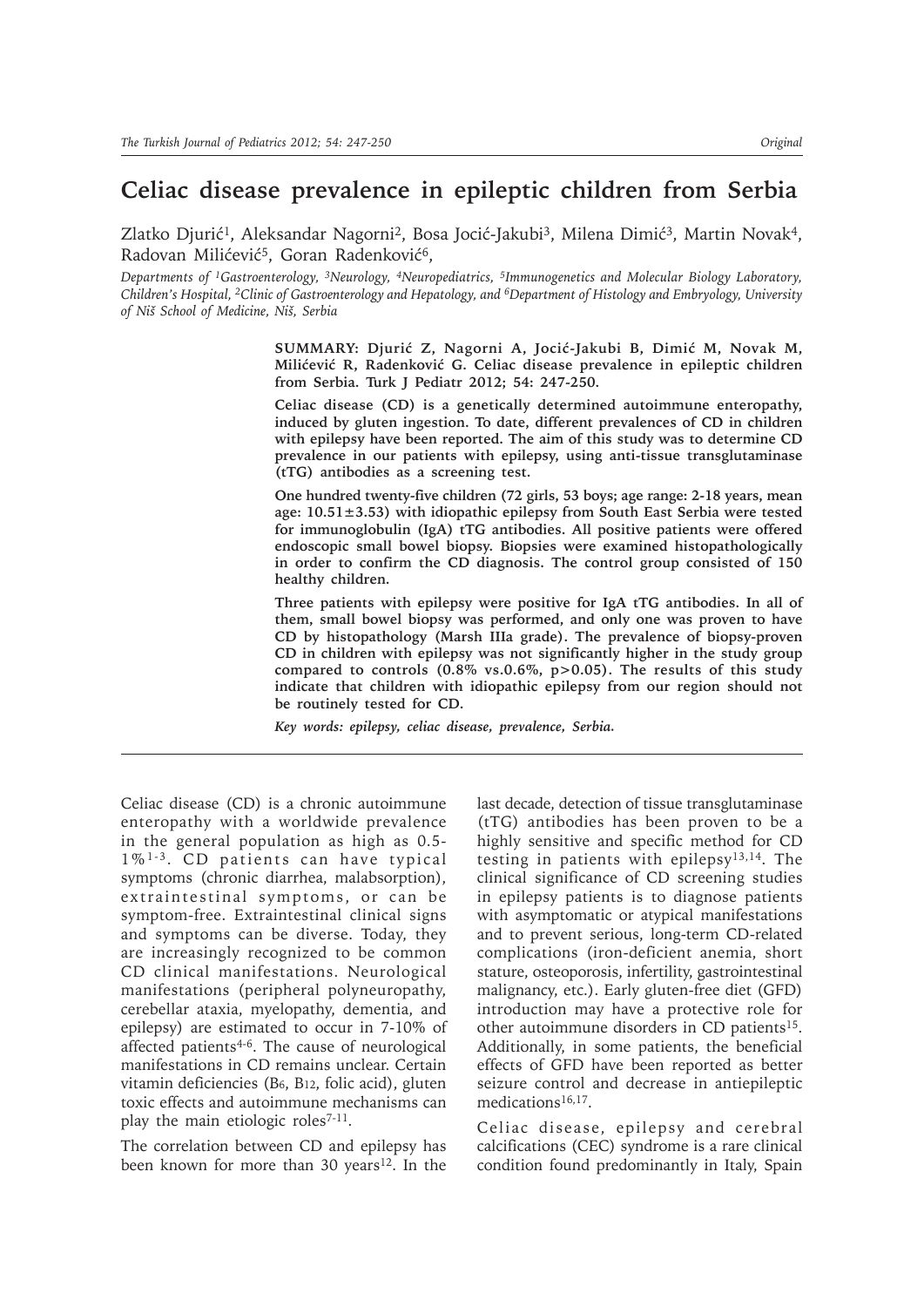and Argentina18,19. Some authors suggest that CEC syndrome might develop later in life in children with CD and epilepsy, and that early introduction of a GFD can diminish the risk of developing cerebral calcifications<sup>20</sup>.

The aim of this study was to determine CD prevalence in a sample of Serbian children with idiopathic epilepsy using immunoglobulin (Ig) A tTG antibodies as a screening test.

# **Material and Methods**

## *Epileptic Patients and Control Group*

The investigation involved 125 epileptic children and adolescents (72 girls, 53 boys; age range:  $2-18$  years, mean age:  $10.51 \pm 3.53$ ) admitted to the University of Niš Children's Hospital or observed on an outpatient basis in the period from October 2004 to December 2007. Of the 125 patients with idiopathic epilepsy, 48% had generalized tonic-clonic seizures, 34% had simple partial seizures, and 18% had complex partial seizures. Diagnosis of epileptic seizure was based on the revised criteria of the International League Against Epilepsy21. Patients with symptomatic epilepsy due to brain damage, cerebral malformation, metabolic disorders, degenerative diseases, tumors, and hemorrhage were not included in the study. Electroencephalography and brain imaging (magnetic resonance imaging [MRI], computerized tomography [CT], or both) were done in all patients. Any coexisting disease and presence of CD symptoms (chronic diarrhea, steatorrhea, anemia, failure to thrive, and failure to grow) were noted for each patient.

To determine CD prevalence in the population of healthy children and adolescents, a control group of 150 healthy children and adolescents (88 girls, 62 boys; age range: 2-18 years; mean age: 10.78±5.22) were selected. The control group participants were defined as healthy on the basis of their medical records and routine physical examinations. Participants from both the study and control groups were from the southeast part of Serbia.

Written informed consent was obtained from the children's parents, and the study was approved by the Ethics Committee of the University of Niš, School of Medicine.

## **Laboratory Tests**

The first step in our study was serum IgA measurement by radioimmunodiffusion in all epileptic patients. Reference values were  $(g/L)$ : for children aged 6 months to 2 years (0.14-1.08), 2-6 years (0.23-1.90), 6-12 years  $(0.29-2.70)$ , 12-16 years  $(0.81-2.32)$ , and  $\geq 16$ years (0.60-3.80).

All children with normal serum IgA were tested for IgA tTG antibodies on enzymelinked immunosorbent assay (ELISA). The kit with antigen substrate based on the human recombinant tTG (Euroimmun, Lübeck, Germany) was used. According to the manufacturer's recommendation, the cut-off was 20 RU (relative units)/ml.

# *Endoscopy and Histopathology*

Celiac disease (CD) was confirmed in accordance with the recommendations of the European Society for Gastroenterology, Hepatology and Nutrition22. In the patients with positive titer of IgA antibodies, four endoscopic small bowel biopsies were taken from the distal duodenum using an endoscope Olympus GIF P20. Pathologists unaware of serology results interpreted the biopsies according to the modified Marsh criteria23,24.

# **Statistical Analysis**

To compare the difference in the number of CD-positive and -negative cases in the study and control groups, Fisher's exact test was used. A value of p*<*0.05 was considered statistically significant.

Written informed consent was obtained from the children's parents, and the study was approved by the Ethics Committee of the University of Niš, School of Medicine.

# **Results**

#### *Laboratory Results*

The total serum IgA was normal in all 125 epileptic patients. All of them were tested for IgA tTG antibodies, of whom 3 (2.4%) were found to be positive (Table I). Since serum IgA was found to be normal in all 150 control group participants, they were all tested for IgA tTG antibodies. On testing, only 1 (0.8%) was found to be positive.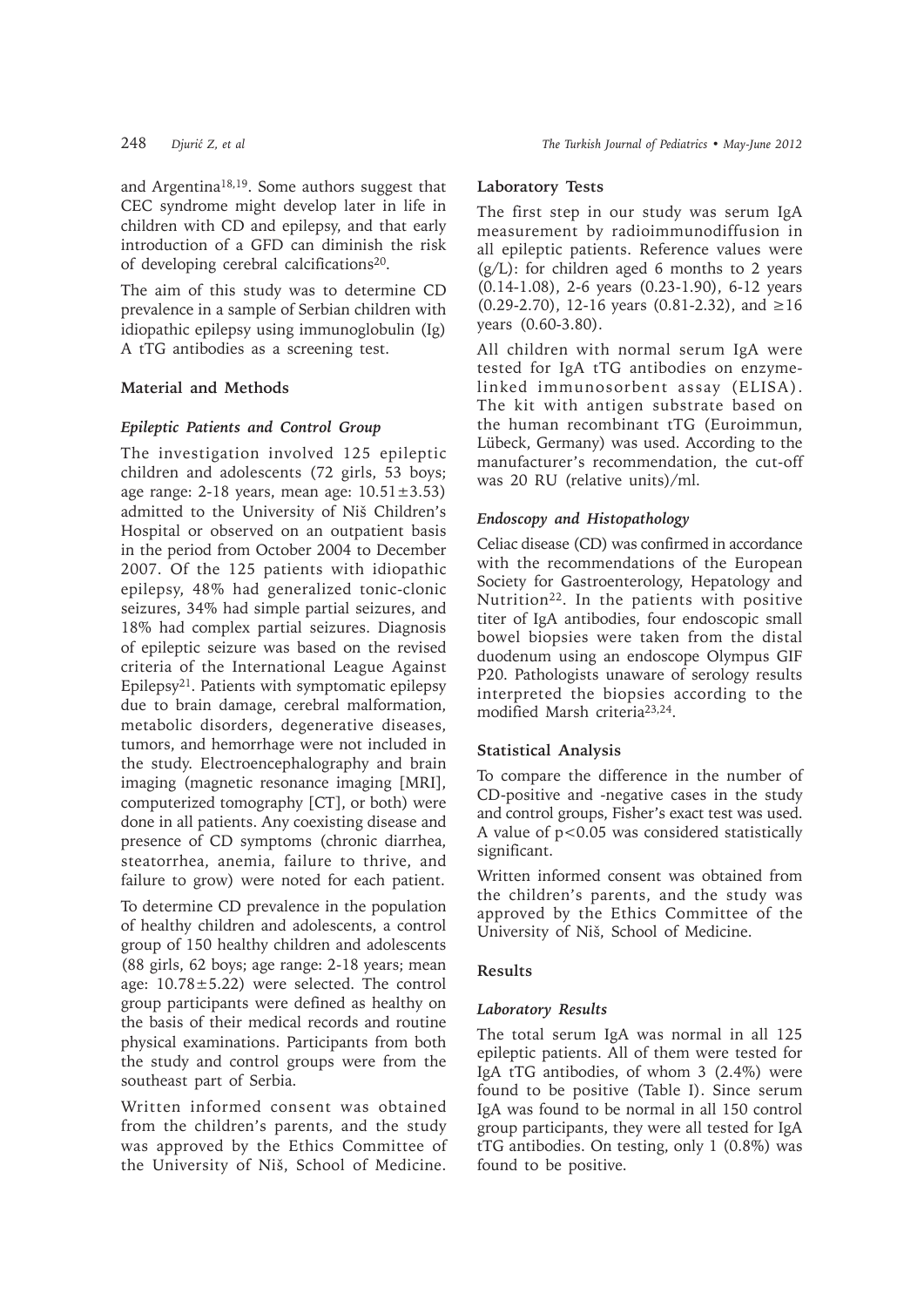|    |   | (years) | Patient Sex Age of patients Type of epilepsy | Other clinical signs<br>and symptoms | IgA tTG antibody<br>titer (RU/ml) | Histopathology |
|----|---|---------|----------------------------------------------|--------------------------------------|-----------------------------------|----------------|
|    |   | 8       | Benign partial<br>(rolandic)                 |                                      | 121.7                             | Marsh IIIa     |
| 2. | F | 6       | Benign partial<br>(rolandic)                 |                                      | 66.2                              | Marsh 0        |
|    | F | 13      | Generalized<br>(tonic-clonic)                |                                      | 38.0                              | Marsh 0        |
|    |   |         |                                              |                                      |                                   |                |

**Table I.** Clinical Characteristics of Epileptic Children Testing Positive for IgA tTG Antibody

IgA tTG: Immunoglobulin A tissue transglutaminase. RU/ml: Relative units/ml. F: Female.

## *Endoscopy and Histopathology*

The parents of the 3 IgA tTG-positive study group patients gave their written consent for the endoscopic small bowel biopsy. In 1 patient (0.6%), CD was confirmed on small bowel mucosal histopathology (Marsh grade IIIa atrophy) (Table I). In 2 patients, histopathology was normal (Marsh 0). After initial testing, they both tested negative for IgA tTG in the three subsequent years. In 1 IgA tTG-positive control group participant (0.8%), small bowel biopsy was done, and histopathology indicated Marsh grade IIIa small bowel mucosal impairment.

#### *Symptoms and Clinical Signs*

None of the three patients with positive serology had clinical signs of CD. One patient, an eight-year-old girl with positive serology and histopathology, had benign partial (rolandic) epilepsy, which was well controlled with sodium valproate. One of her relatives also had CD.

#### *Statistical Analysis*

No significant statistical difference was found in the number of biopsy-proven CD patients between the study (0.8%) and control groups  $(0.6\%)$  (p > 0.05).

#### **Discussion**

In the last decade, numerous screening studies made in Europe reported an increased CD prevalence (2.1-9.1%) in children with epilepsy25-28. The highest CD prevalence (9.1%) in epileptic children was published recently by Turkish authors26. Since a significant number of tTG antibody-positive patients (5 out of 12) in that study were not confirmed by small bowel biopsy, the CD prevalence in that group of Turkish epileptic children could have been even higher. In contrast, Italian authors indicated

that the prevalence of CD in epileptic children (1.8%) is not significantly different from that in the general pediatric population  $(1.0\%)^{28}$ . In that regard, one new meta-analysis showed that the relative risk of CD in children with epilepsy is 1.7% (95% confidence interval  $1.4 - 2.1$ )<sup>20</sup>.

The difference in the CD prevalence in the epileptic children obtained in the different studies can be attributed not only to genetics, food gluten quantity and difference in serologic tests, but also to differences in the study groups in terms of sample size and types of epilepsy.

The CD prevalence in the general population and in epileptic patients in Serbia has yet to be determined. Only one epidemiological study on CD in Serbia has been published, reporting that the incidence of CD in Vojvodina (Serbian province) in the period 1980-1993 was 1 per 1715 live births $29$ . The drawback of this study, however, was the fact that serological screening of children and adults was not done. The incidence was estimated only on the basis of clinically apparent cases in children diagnosed on small bowel biopsy.

In our study, three epileptic children tested positive for IgA tTG antibodies (Table I). None of them had symptoms suggesting CD. One six-year-old girl with benign partial epilepsy, positive serology and CD proven on small bowel biopsy was put on GFD. Potential CD was suspected in two epileptic patients with positive serology and negative histopathology, and they were followed for the next three years since it is known that, in time, patients with potential CD can develop true CD with typical histopathology. However, tTG antibodies finding was negative in both of those subjects in the three subsequent years. They were also CD symptom-free in the same period. On this